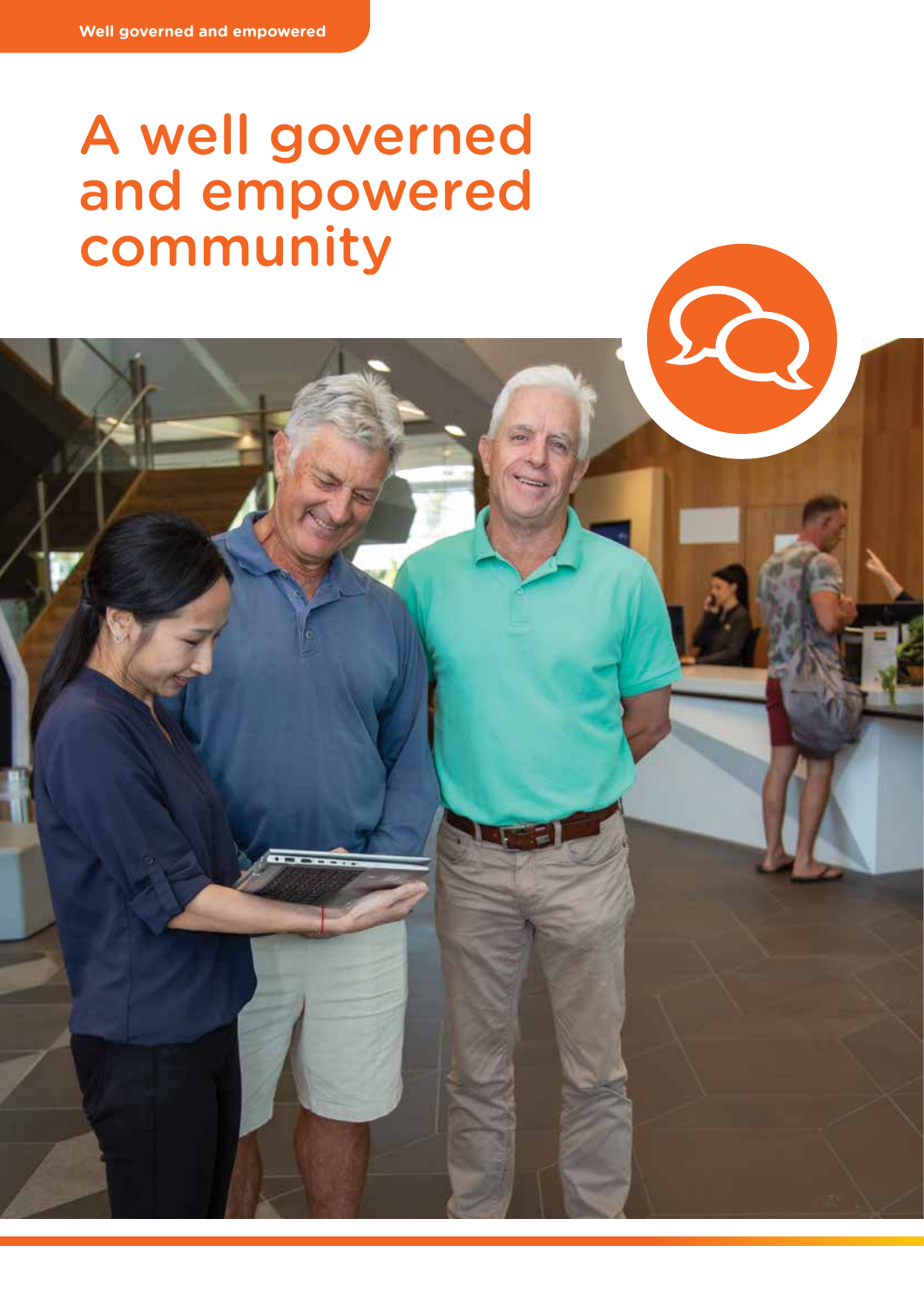

### **Our vision**

**In 2040, Maroondah will be an empowered community actively engaged in local decision making, led by an innovative community inspired Council that collaborates regionally and proactively champions local needs.**

# **Our community said**

We want to have access to relevant and timely information and be actively involved in decisions that affect us. There is a strong desire for Council to provide accountable leadership along with services that are accessible and responsive. We want to see strengthening of Council collaboration with the community and Council to continue advocating on behalf of local needs.

# **The path ahead**

Council will continue to provide transparent and accountable leadership through delivery of responsive people focused digitally enabled services. Community members will be informed on matters that affect them and encouraged to have their say on Council decisions. Together we will work in partnership and proactively advocate for community needs.

"I would like to see more awareness around the opportunities to provide community input."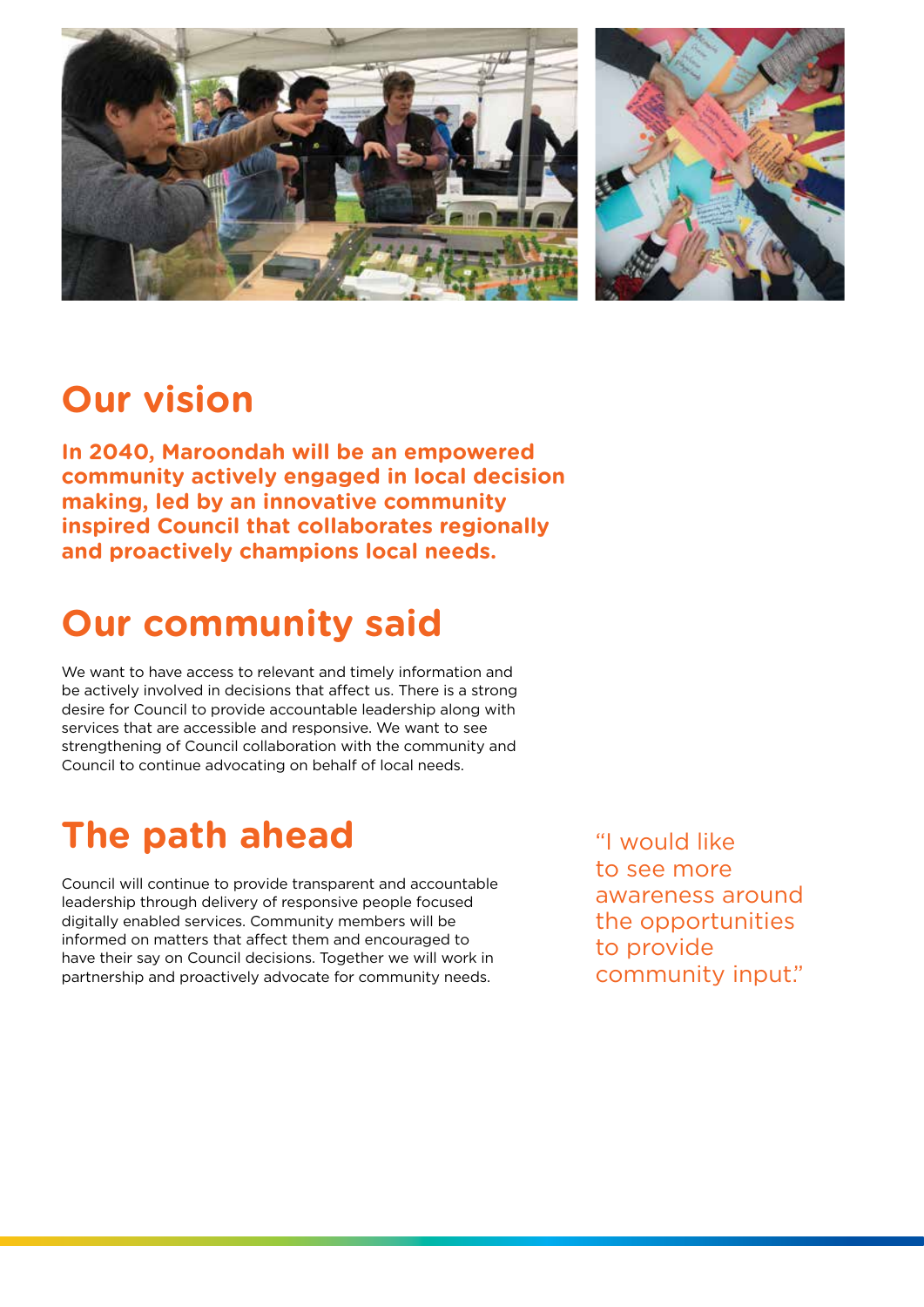### **Key directions**

#### **A well governed community**

- 8.1 Provide community inspired governance that is transparent, accessible, inclusive and accountable
- 8.2 Ensure responsible and sustainable management of Maroondah's resources, assets, infrastructure and natural environment
- 8.3 Nurture a continuous improvement council culture of being collaborative, strategic, sustainable and employing best practice, that positions Maroondah as a leader in local government
- 8.4 Work in partnership to deliver innovative, accessible and evidence informed services that are people focused, proactive, integrated and responsive

#### **An empowered community**

- 8.8 Ensure that all community members have access to, and are informed on, matters that affect them, including tailored information for under-represented and hard-to-reach groups
- 8.9 Undertake inclusive engagement and consultation using accessible and tailored approaches to consider the needs and aspirations of people of all ages, abilities and backgrounds
- 8.10 Create opportunities for shared decision making through active community participation
- 8.5 Foster a workforce that is adaptable, capable, positive and engaged to deliver on our organisational mission, values and community vision
- 8.6 Work in partnership with key agencies and other levels of government to provide leadership in emergency preparedness, response and recovery processes
- 8.7 Embrace emerging technology, the digital economy and opportunities for innovation in the delivery of services, enhancement of assets, and engagement of the community

- 8.11 Work in partnership to advocate for and champion the needs and aspirations of the community to Victorian and Australian levels of government, service providers and the business sector
- 8.12 Foster local and regional partnerships with individuals, community groups, businesses, service providers, agencies and all levels of government